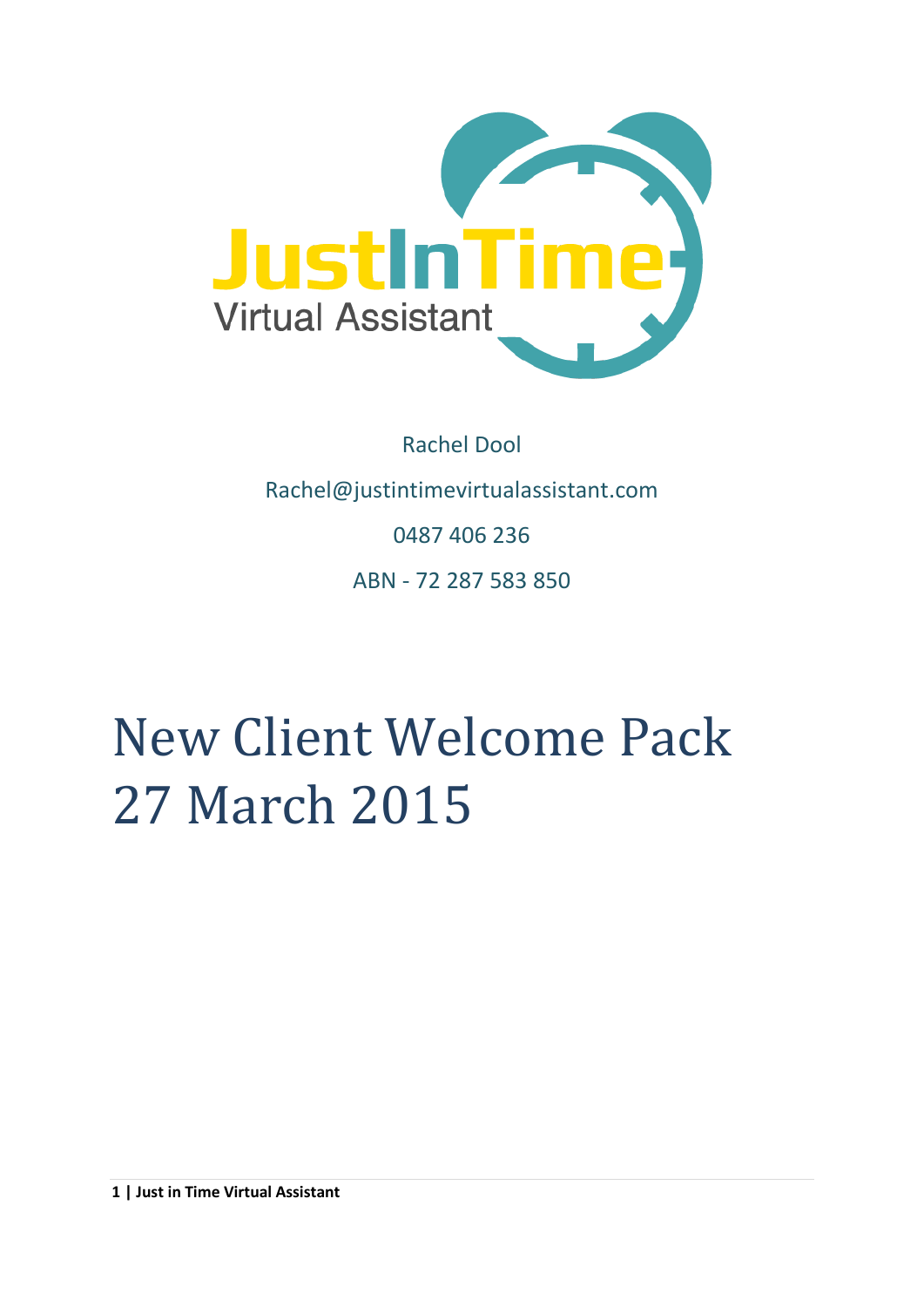## Contents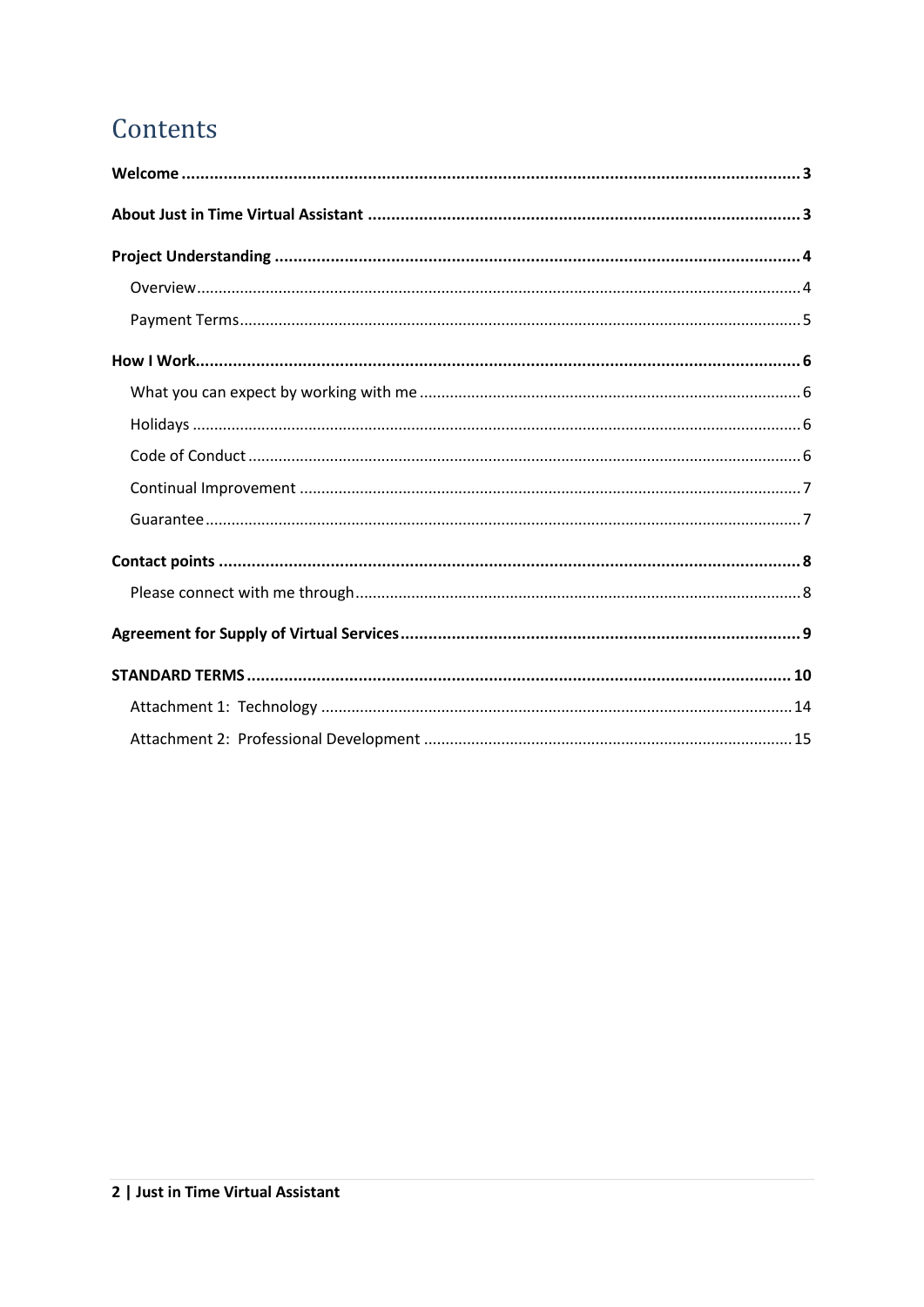## <span id="page-2-0"></span>Welcome

[Client's first name], I am genuinely thrilled that we have this opportunity to partner together in business.

It is my personal commitment to provide the best possible service to you as your virtual professional and I am dedicated to making our working relationship a success.

I put tremendous emphasis on providing professional, reliable and high-quality virtual services and place a high level of importance on individual client contact.

This pack is designed to provide an overview of:

- 1. What we have discussed to date and my understandings of your expectations (in an attempt to avoid any miscommunications).
- 2. The ways in which I conduct my virtual business taking into account hours of operation and code of conduct.
- 3. The best ways to contact me during and after office hours.
- 4. My formal agreement that I send to all clients. It is very important to me that we are both covered should any unforeseen circumstances arise.

I look forward to working with you and am excited to see how I can help you grow your business using a virtual assistant based model.

#### <span id="page-2-1"></span>About Just in Time Virtual Assistant

Our Vision is to allow practitioners and business owners to focus on what they love.

Our Strengths are

- Commitment to Quality
- Dedication to Continuous Improvement
- Focus on our Customers goals

What we do – Assist businesses with Digital marketing, eNewsletters, blogging, Website management (content, SEO, updates and plugins), Social Media, Lean Process Improvement and Personal Assistant Services

Who we help – Small to Medium Health and Wellness businesses

How we help them – Personalized, tailor-made service to specific goals

Our Specialties – Certified Blog Assistant, Lean Coach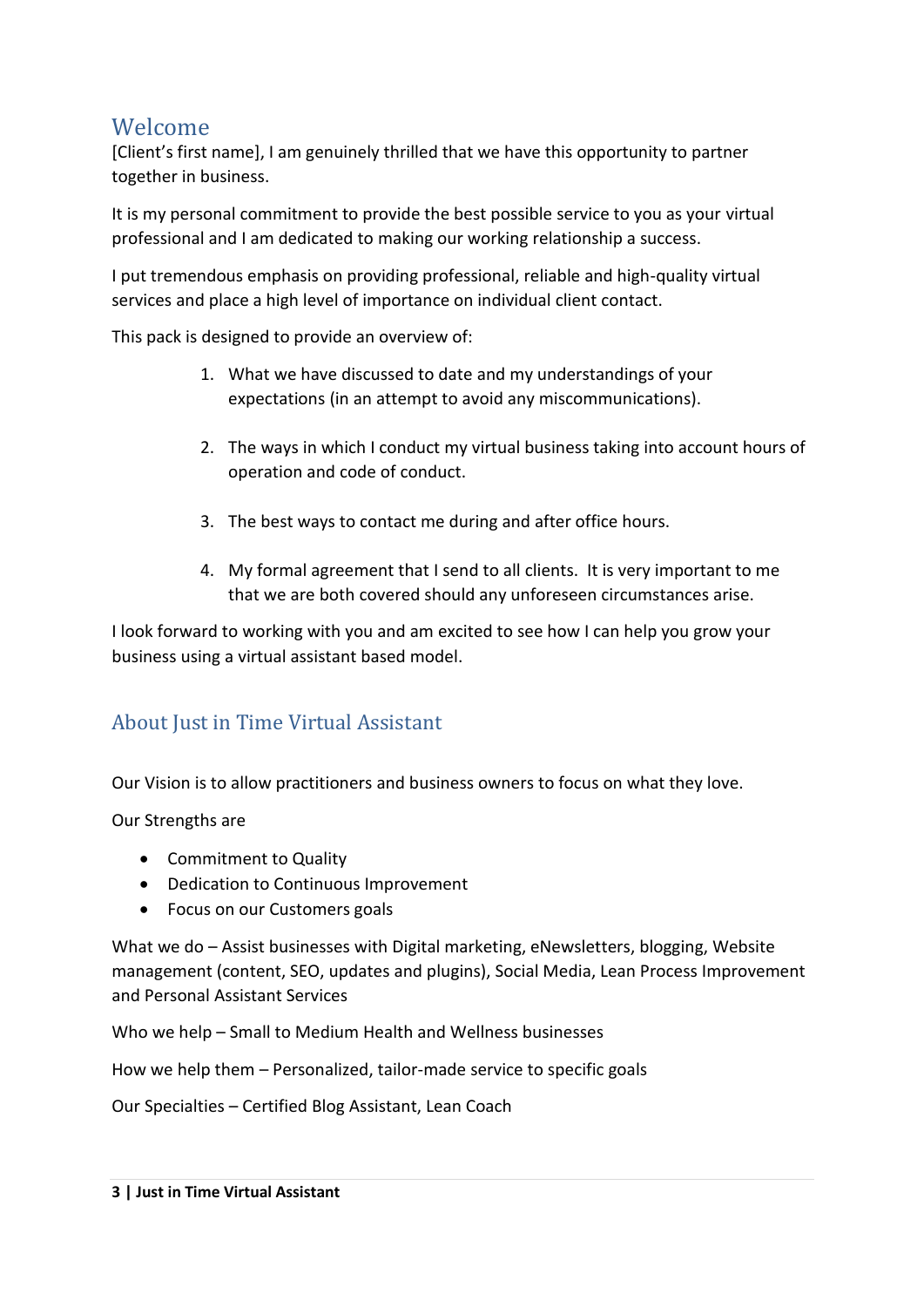## <span id="page-3-0"></span>Project Understanding

<span id="page-3-1"></span>**Overview** 

I will be working with you as **xxxxxx** 

Some activities I will be involved in include, but are not limited to:

- Include detailed dot points of your responsibilities with any expected outcomes and timeframe.
- Include detailed dot points of your responsibilities with any expected outcomes and timeframe.
- Include detailed dot points of your responsibilities with any expected outcomes and timeframe.
- Include detailed dot points of your responsibilities with any expected outcomes and timeframe.
- Include detailed dot points of your responsibilities with any expected outcomes and timeframe.

You will *[include the clients agreed steps to get started with them]*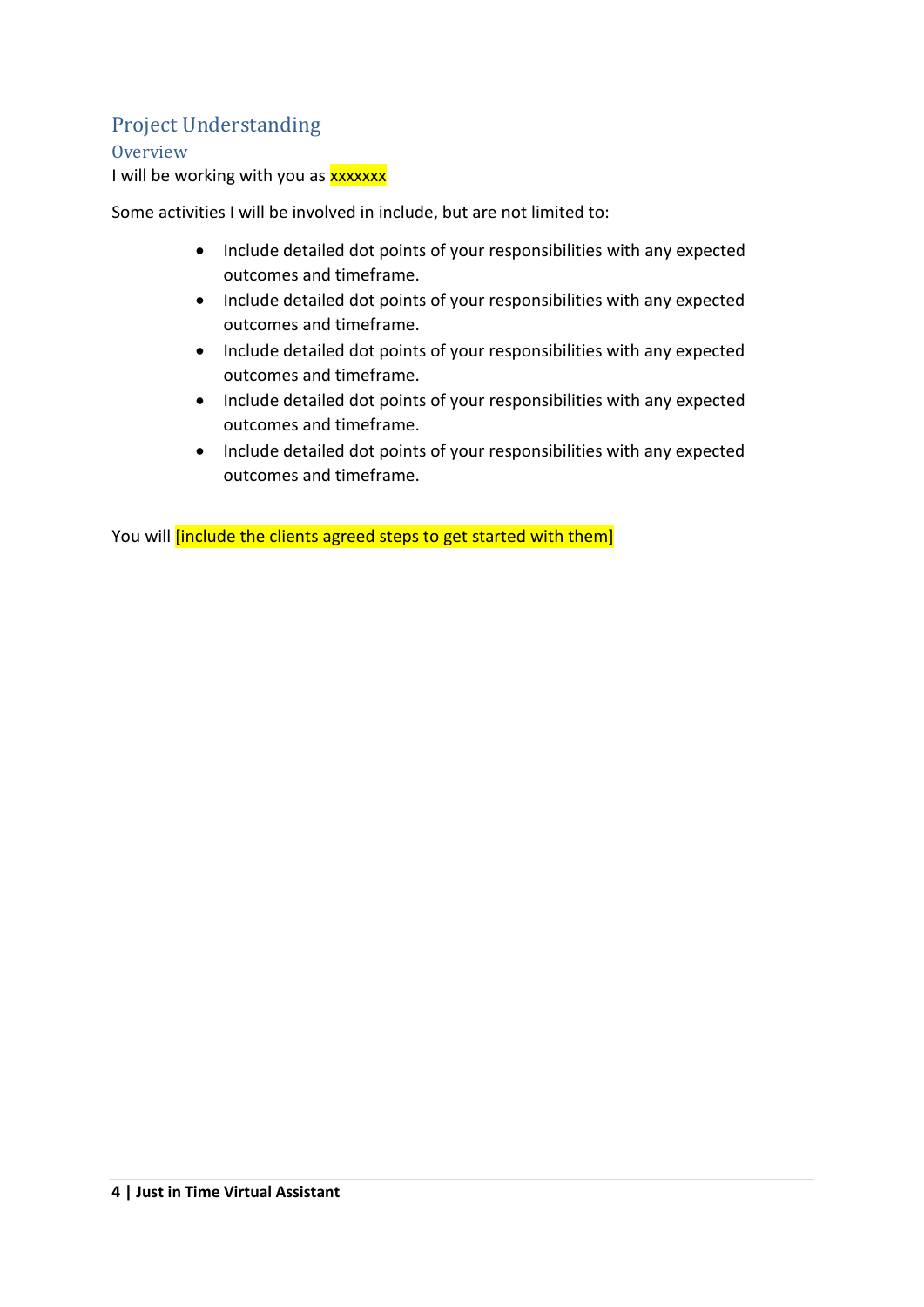#### <span id="page-4-0"></span>Payment Terms

My standard rates are as follows:

- 1. Expert services in relation to XXXX is charged at \$XXXX (packages available see attachment X)
- 2. All other services are regularly charged at \$XXXX
- 3. Automatic rate increases occur each financial year at a minimum rate of 5% or in line with cpi (whichever is greater)

\*We have agreed to an amount of  $\frac{5 \text{ XXX}}{x}$  for an initial period of XXXX and this will be adhered to.

#### **Initial Deposit**

So that I can make a start on your most immediate projects, please deposit  $S_{\text{XXX}}$  in my bank account as detailed on my invoice. I have invoiced you accordingly and will continue to do so each [week/month].

#### **Invoices**

Your payment billing cycle is **XXXX** and payment is made **XXXX** 

We follow a structured invoicing system as follows: (see standard terms re late payments)

\*Following this period we will discuss an alternative model of value-based pricing should this be suitable.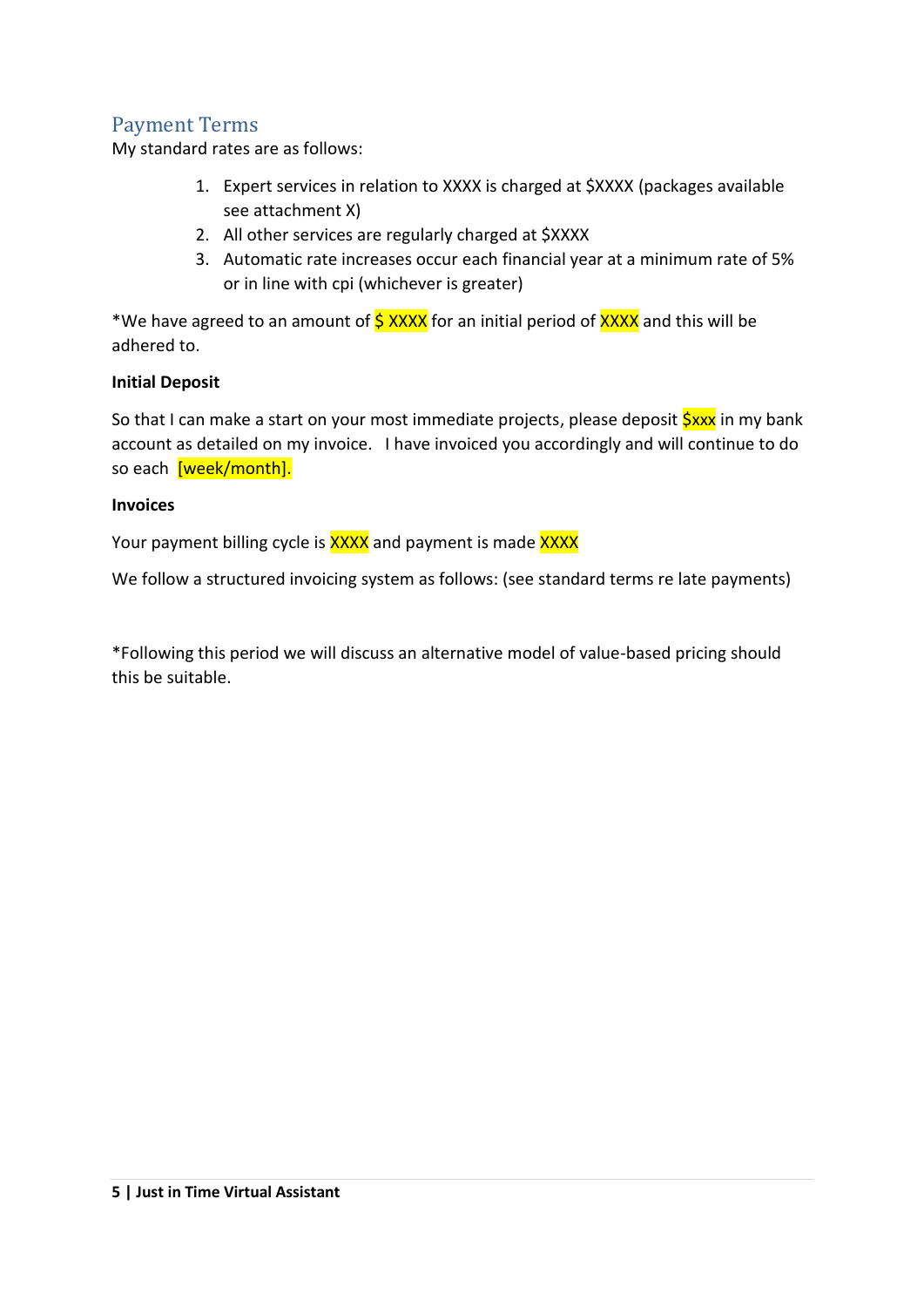#### <span id="page-5-0"></span>How I Work

#### <span id="page-5-1"></span>What you can expect by working with me

I will return all calls and email inquiries within 2 hours during my hours of operation (expecting reasonable use of these communication channels). Preferred communication is via email, Skype or phone.

My official business hours are from 0930-1430 Monday to Friday, however I will make all attempts to make myself available outside these hours when given enough lead in time.

Please note: I have a young family and although they are not at home while I am working, there may be times where I care for them due to illness or unforeseen circumstances. I make every attempt to ensure my workload is not impacted during these times and will communicate with you accordingly.

As I am part of a large supportive network of virtual assistants I do have the option of accessing support during unusual times.

#### <span id="page-5-2"></span>HOLIDAYS

By default I do not work on public holidays, however I understand that urgencies arise and as such I am happy to negotiate any work that requires completion during these times.

I will advise you if I am not available for extended periods of time, however please be assured that this is unlikely in the next 2-3 months. I may take time off over the Christmas period but I will provide you with at least 4 weeks notice in writing.

#### <span id="page-5-3"></span>CODE OF CONDUCT

I abide by and agree to the VA Placements code of conduct that covers:

• Respect for person's rights and dignity

Virtual Professionals accord appropriate respect to and promote the development of the fundamental rights, dignity and worth of all people. They respect the rights of individuals to privacy, confidentiality and autonomy, consistent with other obligations and within the law.

• Competence

Virtual Professionals strive to ensure and maintain high standards of competence in their work. They recognise the boundaries of their particular competencies and the limitations of their expertise. They provide only those services and use only those techniques of which they are qualified y education, training or experience.

Responsibility

Virtual Professionals are aware of their responsibilities to their clients, to the community and to the society in which they work and live. Virtual Professionals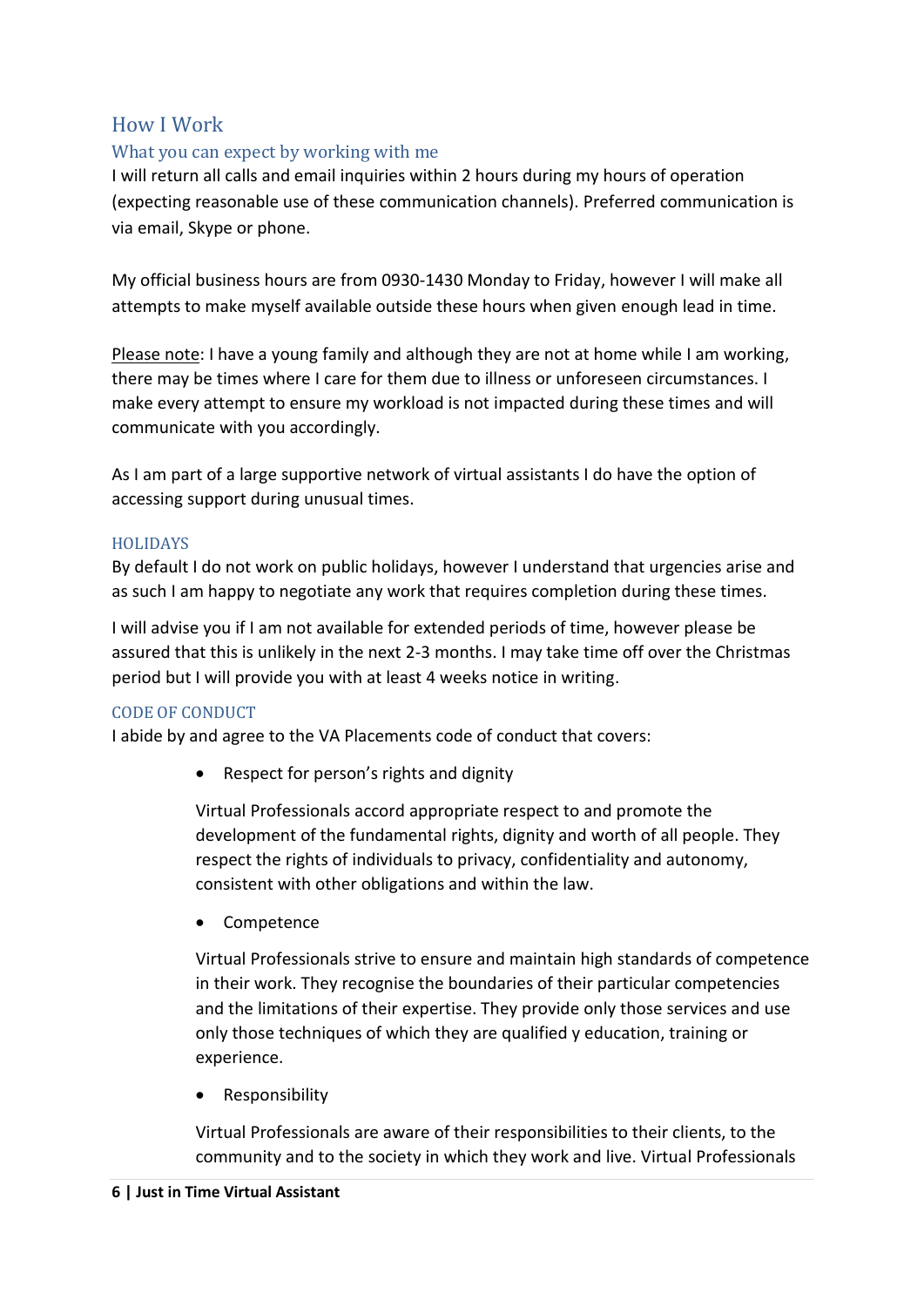avoid harm and are responsible for their own actions, and assure themselves, as far as possible, that their services are not misused.

• Integrity

<span id="page-6-1"></span>Virtual Professionals seek to promote integrity in the virtual assistant industry. Virtual Professionals are honest, fair and respectful of others. They attempt to clarify for relevant parties the roles they are performing and to function appropriately in accordance with those roles.

Any issues arising from the above can be referred to the Professional Standards Panel through ceo@121temps.info

#### <span id="page-6-0"></span>CONTINUAL IMPROVEMENT

 I value your feedback and act on all feedback that our clients provide to us. Please feel free to email any questions or concerns to [rachel@justintimevirtualassistant.com](mailto:rachel@justintimevirtualassistant.com)

## Guarantee

#### Confidential service

We understand that you work with personal information and have a duty of care to protect that. We in turn will protect your business and the information you share with us.

#### On time completion

We can't call ourselves Just in Time if we're not committed to delivering to your deadline! An agreed deadline will always be set before commencement of each assignment. Small projects are generally completed within 24-48 hours. For larger projects we will provide regular updates at agreed milestones as work progresses. Any threats to completing deadlines will be communicated in a timely manner and a solution sought.

#### Communication

We engage in open, transparent two way communication. Just in Time uses email, telephone, SMS, and Skype to communicate with our clients. We will do our best to accommodate any preferred style of communication.

#### **Ouality**

Our aim is to complete all projects and assignments at the highest quality level and to exceed your expectations. We constantly strive to Do it Right, Do it Better and Do it Differently.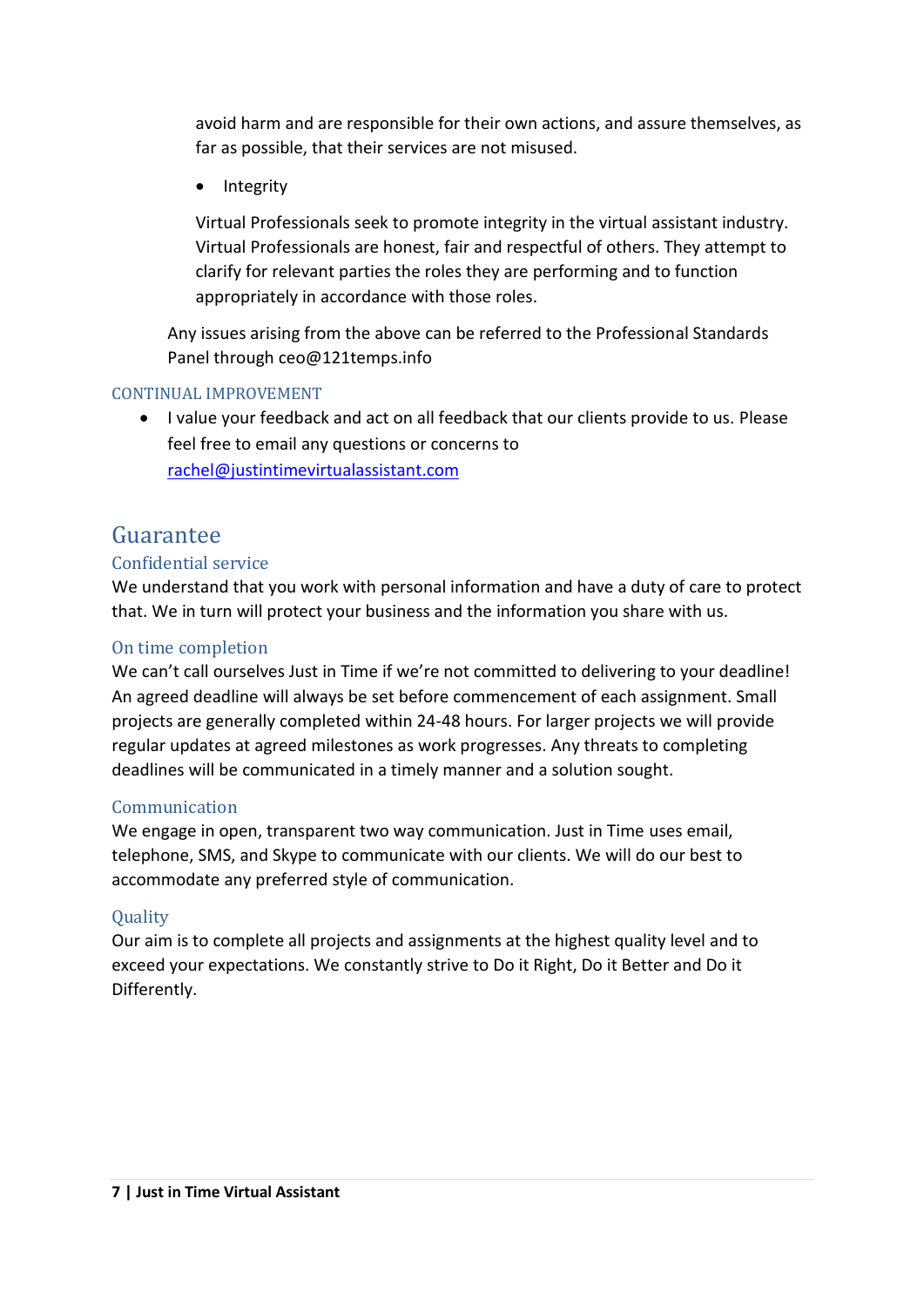## <span id="page-7-0"></span>Contact points

**Mobile phone:**

0487 406 236

**Email:** 

- [rachel@justintimevirtualassistant.com](mailto:rachel@justintimevirtualassistant.com)
- [justintimevirtualassistant@gmail.com](mailto:justintimevirtualassistant@gmail.com)
- All emails responded to within 24 hours respecting reasonable use of this communication channel

**Website:** justintimevirtualassistant.com

### <span id="page-7-1"></span>Please connect with me through

| Skype:     | justintime.rachel                         |  |
|------------|-------------------------------------------|--|
| Google+:   | https://plus.google.com/u/0/+RachelDoolVA |  |
| LinkedIn:  | https://www.linkedin.com/in/racheldool    |  |
| Facebook:  | https://www.facebook.com/JustInTimeVA     |  |
| Twitter:   | https://twitter.com/justintimeVA          |  |
| Pinterest: | https://www.pinterest.com/JustInTimeVA/   |  |

For all our retainer clients we promote and mention their services throughout our social media network as a value added service.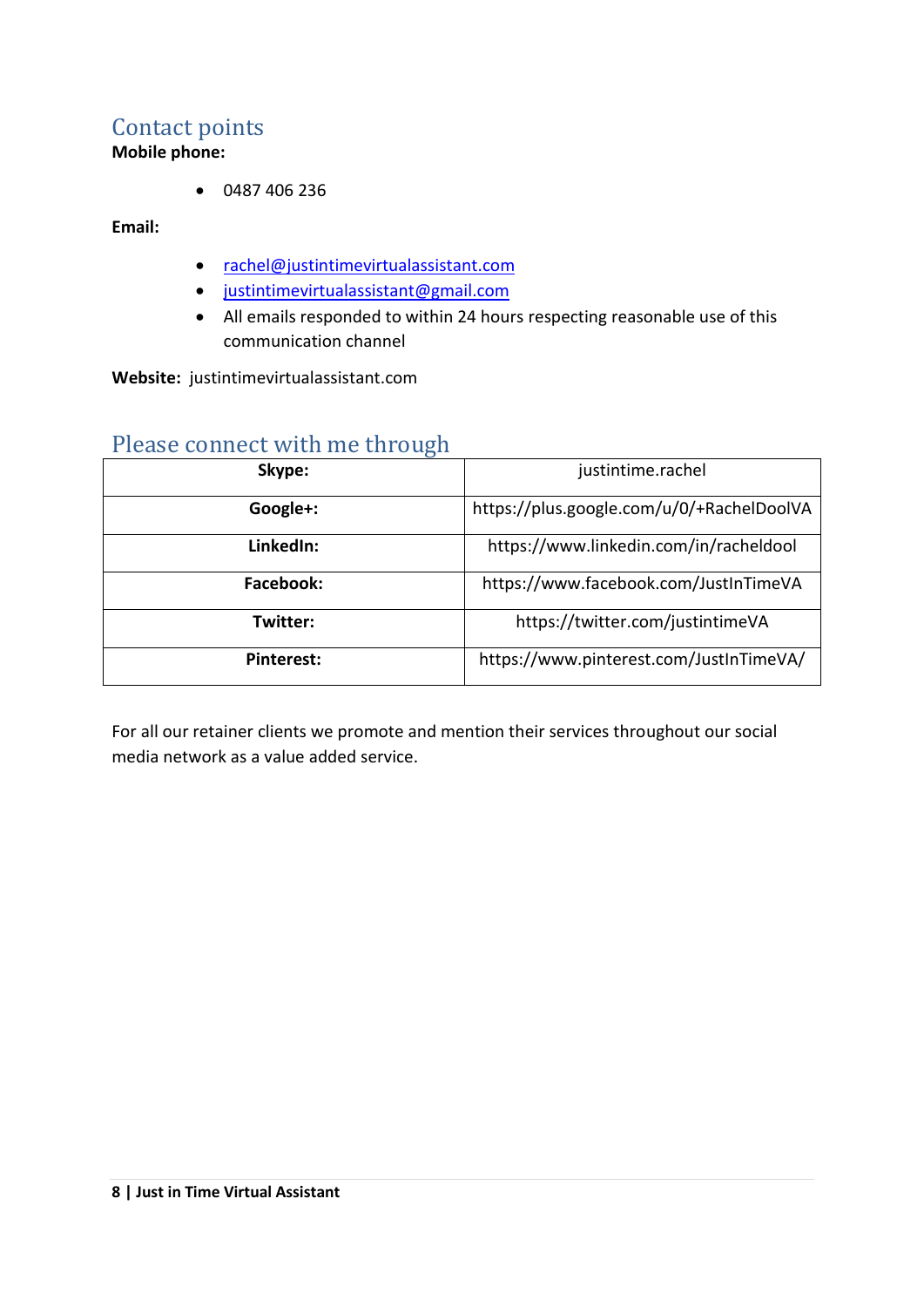## <span id="page-8-0"></span>Agreement for Supply of Virtual Services

CONFIDENTIAL – this document should not be forwarded, duplicated or replicated in any way without the express written authority of Just in Time Virtual Assistant

Please note that our standard terms apply - included.

| Virtual Assistant      | Just In Time Virtual Assistant ABN 72 287 583 850 | ("the $VA"$ ) |
|------------------------|---------------------------------------------------|---------------|
| Address                | 96 King Street                                    |               |
| <b>Contact Person</b>  | Rachel Dool                                       |               |
| Daytime Contact Number | 0487 406 236                                      |               |
| <b>Email Address</b>   | rachel@justintimevirtualassistant.com             |               |

| Client                 | <b>ABN</b> | ("The Client") |
|------------------------|------------|----------------|
| Address                |            |                |
| <b>Contact Person</b>  |            |                |
| Daytime Contact Number |            |                |
| <b>Email Address</b>   |            |                |

The client has retained the VA to provide the services as outlined in the Client Welcome Pack.

Please note we are not registered for GST.

We increase our prices in accordance with CPI annually (or 5% whichever is greater) and this increase will automatically occur at the start of each financial year.

Client Signature:

Signed:

|  | Name & position: |
|--|------------------|
|--|------------------|

Date:  $\sqrt{1 + (1 - \epsilon)^2}$ 

#### **It is further acknowledged that**:

1. The VA shall be deemed an independent Virtual Business Owner and is not an employee, partner, agent or engaged in a joint venture with and does not have any interest in the Client's business.

2.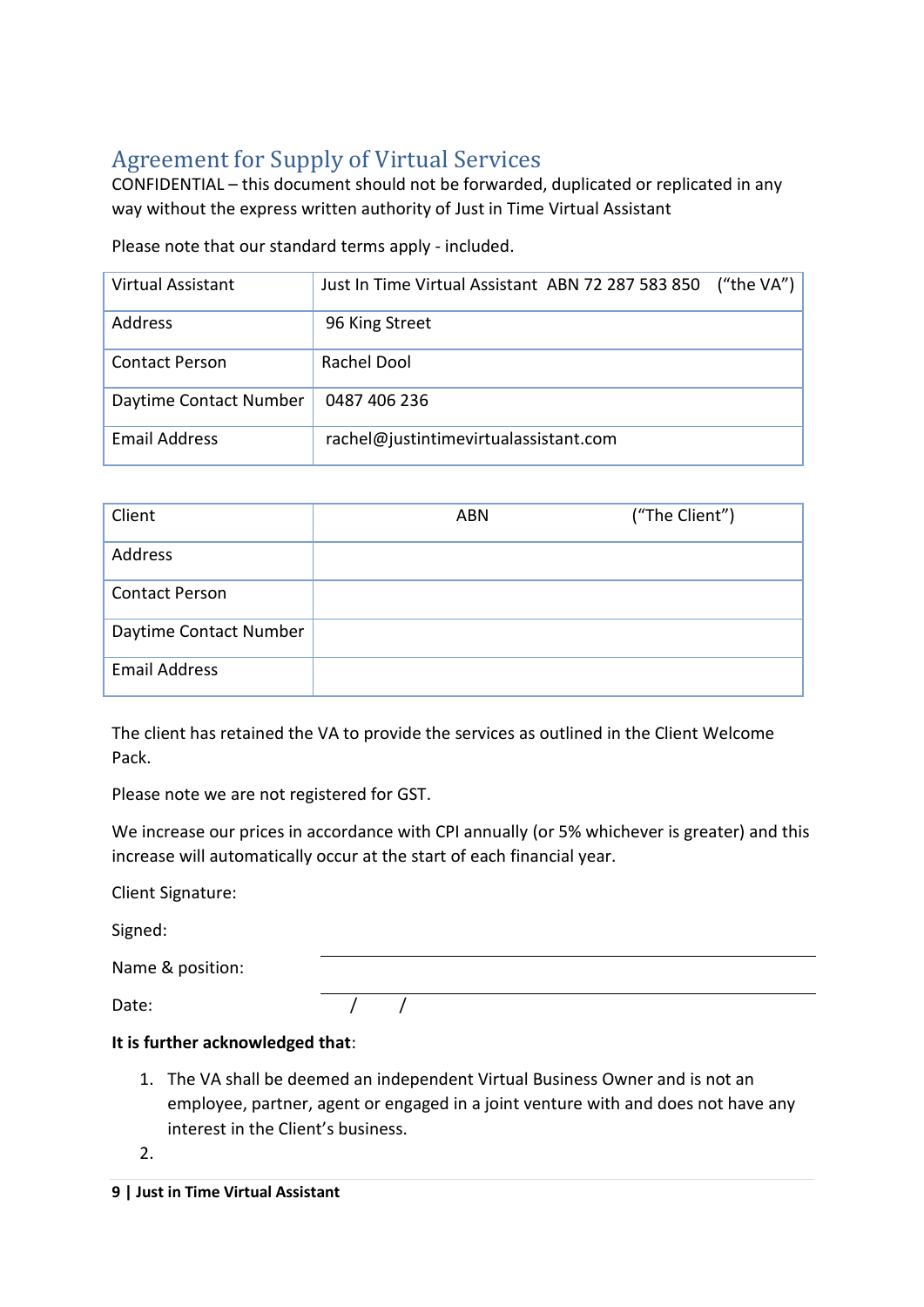- 3. The VA agrees to uphold the VA Placements Code of Conduct and acknowledges that a breach of the Code of Conduct will be considered serious misconduct and may lead to termination of this agreement.
- 4. Office hours are 0900 through 1430 Monday to Friday. Email is to be the primary form of communication between Client and VA. The VA is available for phone calls during office hours only. The Client may text the VA for emergency purposes. Occasional calls of only a few minutes in duration are not typically billed to the Client. However, the time of both parties must be respected, and calls lasting over 10 minutes may be billed to Client if agreed to by both parties at the time of the call.
- 5. The Client warrants that:
	- a. He/She is not an undischarged bankrupt
	- b. He/She holds and will continue to hold and keep public liability insurance.
	- **c.** He/She will be personally responsible for the nature, quality and presentation of work or services provided directly to their own clients

#### <span id="page-9-0"></span>STANDARD TERMS

#### **1 Offer and acceptance**

- 1.1 Our terms of engagement are made up of these standard terms, and form an offer to enter into an agreement with you regarding the services to be provided to you. If you accept this offer you will be bound by the terms and conditions of the agreement.
- 1.2 Acceptance may be by:
	- 1.2.1 signing and returning a copy of this document,
	- 1.2.2 giving us instructions to proceed after receiving this document,
	- 1.2.3 contacting us and advising of your acceptance, or
	- 1.2.4 paying to us the amount requested.

#### **2 Term of agreement**

This agreement will remain in place until such time that it is terminated by you in writing or until such time that the VA terminates the agreement.

#### **3 Termination**

The VA may terminate this Agreement at any time. In addition, if the Client is convicted of any crime or offense, fails or refuses to comply with the written policies or reasonable directive of the VA, is guilty of serious misconduct in connection with performance hereunder, or materially breaches provisions of this Agreement, the VA at any time may terminate this agreement immediately and without prior written notice to the Client.

**4 Limitation of Liability** The VA, and its consultants, partners, agents and employees, shall not be liable to the Client, whether jointly, severally or individually, in excess of the compensation paid to the VA under this Agreement, as a result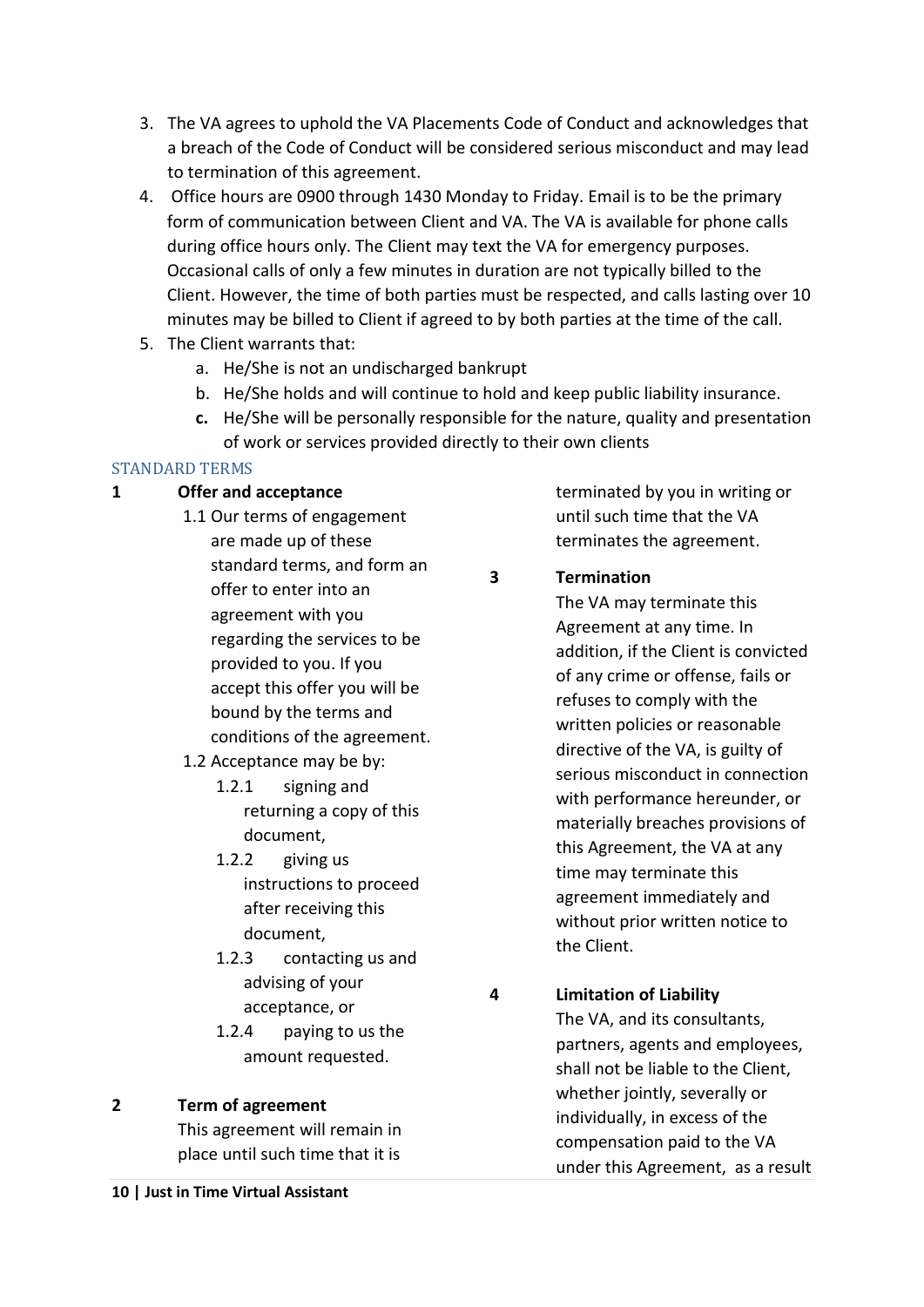of any act or omission not amounting to a willful or intentional wrong.

#### **5 Limitation of Liability for Consequential Damage**

Client hereby agrees that to the fullest extent permitted by law, The VA shall not be liable to the Client for any special, indirect or consequential damages whatsoever, whether caused by the VA's negligence, errors, omissions, strict liability, breach of contract, breach of warranty or other cause or causes whatsoever, including but not limited to, loss of use of equipment or facility, and loss of profits or revenue

#### **6 Accuracy of Information**

The Client agrees that the accuracy of information supplied to the VA is the sole responsibility of the Client, and that the VA is not responsible and shall not be held liable for the results of services performed on the basis of inaccurate, incomplete or untruthful information furnished by The Client.

#### **7 Confidentiality**

The VA acknowledges that he/she may have access to and become acquainted with various trade secrets, inventions, innovations, processes, information, records and specifications owned or licensed by The Client and/or used by the Client, in connection with the

operation of its business. The VA agrees that he/she will not disclose any of the aforesaid, directly or indirectly, or use any of them in any manner, either during the term of this Agreement or at any time thereafter, except as required in the course of this relationship with the Client. All files, records, documents, blueprints, specifications, information, letters, notes, media lists, original artwork/creative, notebooks, courses, webinar recordings, templates, guides and similar items relating to the business of the Client, coming into his or her possession, shall remain the exclusive property of the original owner. The VA shall not retain any copies of the foregoing without the Client's prior written permission. Upon the expiration or earlier termination of this Agreement, or whenever requested by the Client, the VA shall immediately deliver to the Client all such files, records, documents, specifications, information, and other items in his or her possession or under his or her control. The VA further agrees that he/she shall at all times preserve the confidential nature of his or her relationship to the Client and of the services hereunder. On termination of this agreement, the VA shall destroy all redundant material that has been supplied to the Client.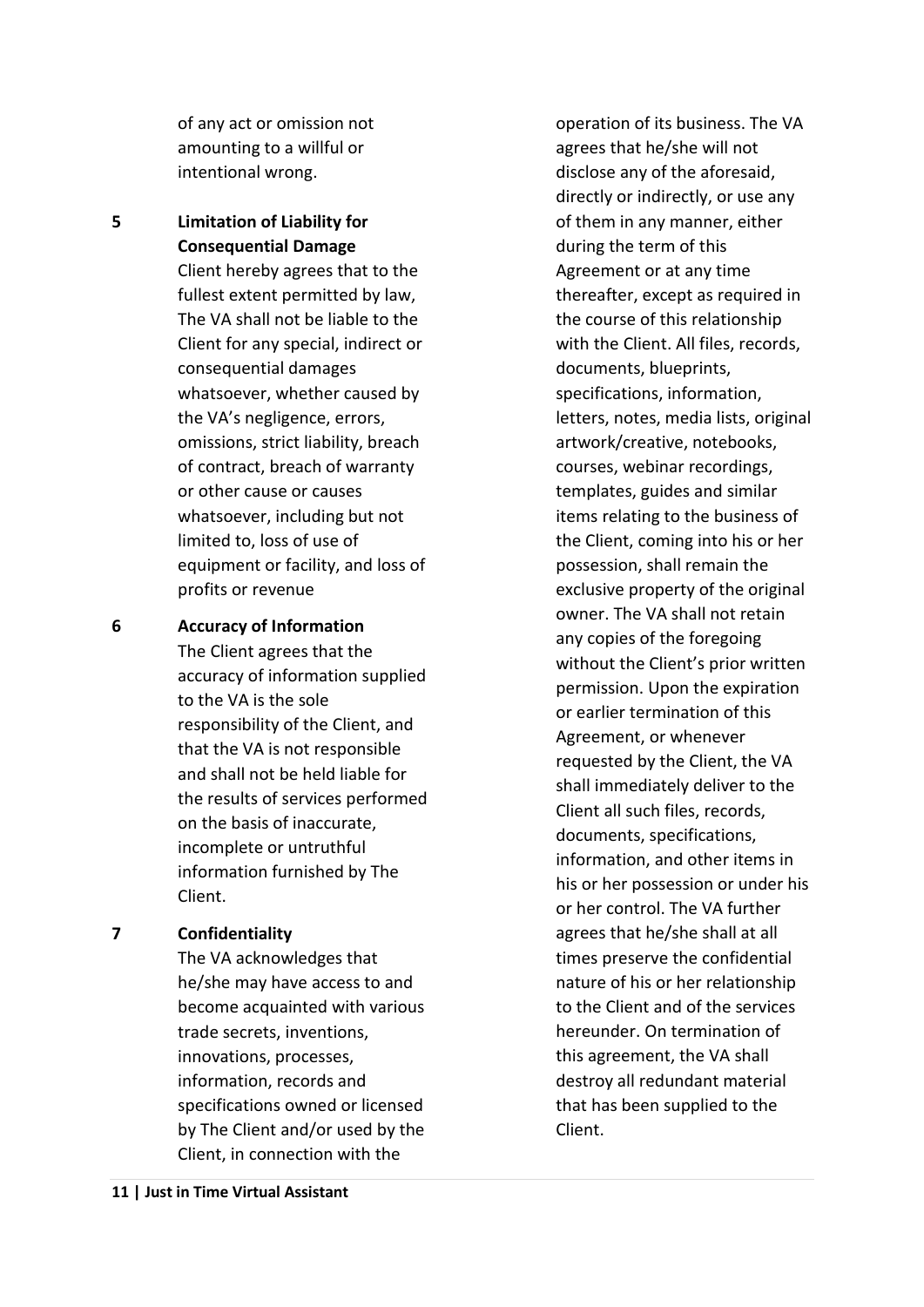#### **8 Conflicts of Interest**

The Client represents that he/she is free to enter into this Agreement and that this engagement does not violate the terms of any agreement between the Client and any third party. Further, the VA shall not utilise any invention, discovery, development, improvement, innovation, or trade secret in which he or she does not have a proprietary interest. During the term of this agreement, The VA shall devote as much of their productive time, energy and abilities to the performance of their duties as is necessary to perform the required duties to the Client in a timely and productive manner. The VA is expressly free to perform services for other parties while performing services for the Client.

#### **9 Payments**

The VA will provide Business Services to The Client at an agreed charge of \$40 hourly, with a deposit of \$ paid in advance. Billing is a monthly cycle with payment made within 7 days. The payment must be made in the form of direct debit. The VA can revise and negotiate the rate as deemed necessary once the details of the role have been clearly ascertained.

**10 Late Payments**

In the event that the Client has an outstanding payment that goes beyond a reasonable time,

as determined by the VA, the VA will cease all services and this agreement will be placed "on hold" until the Client has paid the total amount owed.

#### **11 Successors and Assigns** All of the provisions of this Agreement shall be binding upon and inure to the benefit of the parties hereto and their respective heirs, if any, successors, and assigns.

#### **12 Choice of Law**

The laws of the state of Qld shall govern the validity of this Agreement, the construction of its terms and the interpretation of the rights and duties of the parties hereto.

#### **13 Entire Agreements**

This contract contains the entire agreement between the parties with respect to its subject matter and supersedes all prior

#### **14 Inventions**

Any and all inventions, discoveries, developments and innovations conceived by the VA during engagement relative to the requirements under this Agreement shall be the exclusive property of the Client; and the VA Partner hereby assigns all right, title, and interest in the same to the Client.

**15 Refunds and Cancellations** By confirming this agreement, the Client is committing to complete all payments due. No refunds will be given and full payment is required for any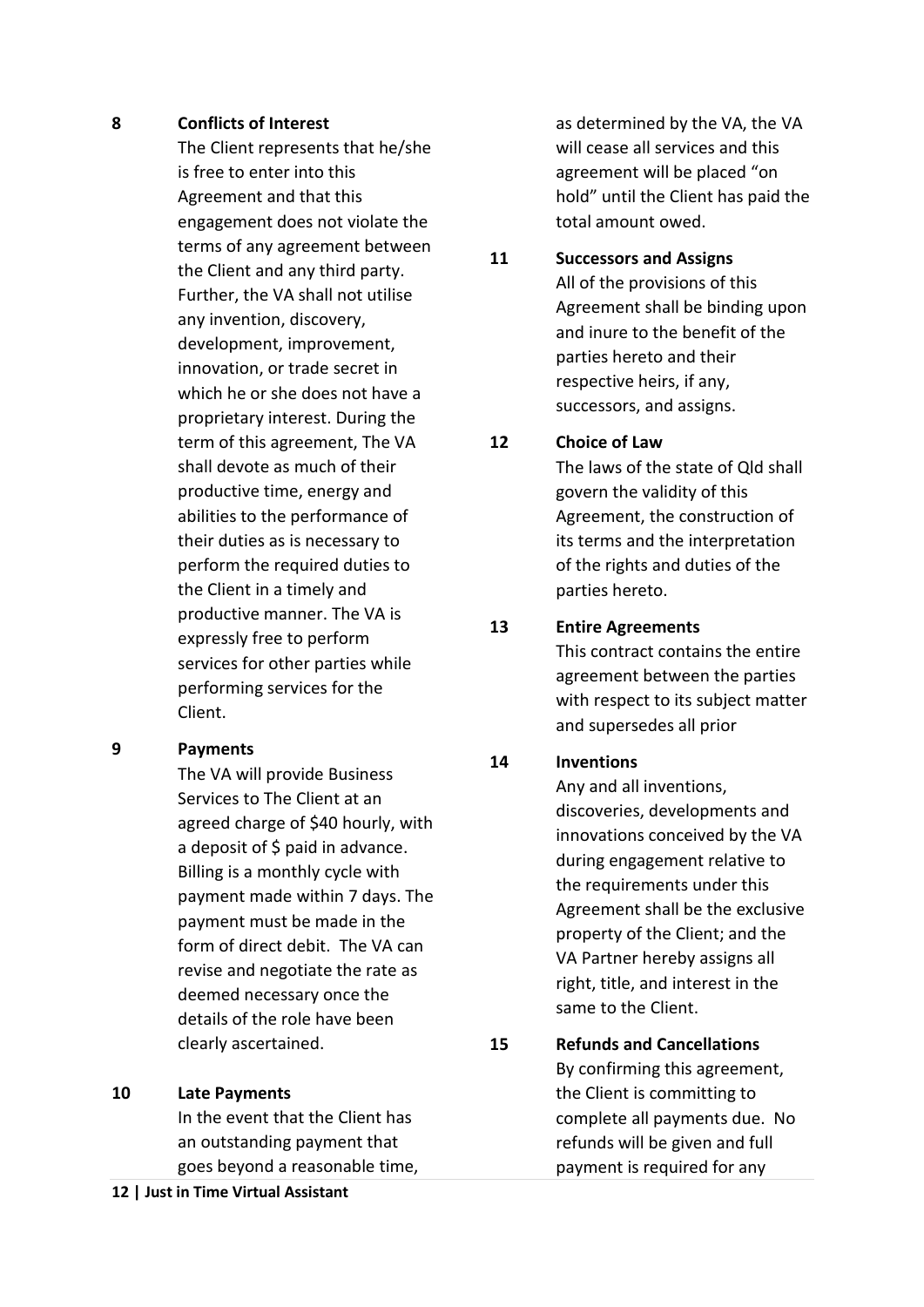outstanding amounts on termination of this contract for any reason.

The contract shall not be modified, amended or supplemented except by an instrument in writing duly executed by the parties. In any event, these standard terms will apply to any additional work.

#### **16 Dispute Resolution**

Any controversies arising out of the terms of this Agreement or its interpretation shall be settled in accordance with the rules of the Institute of Arbitrators and Mediators, Australia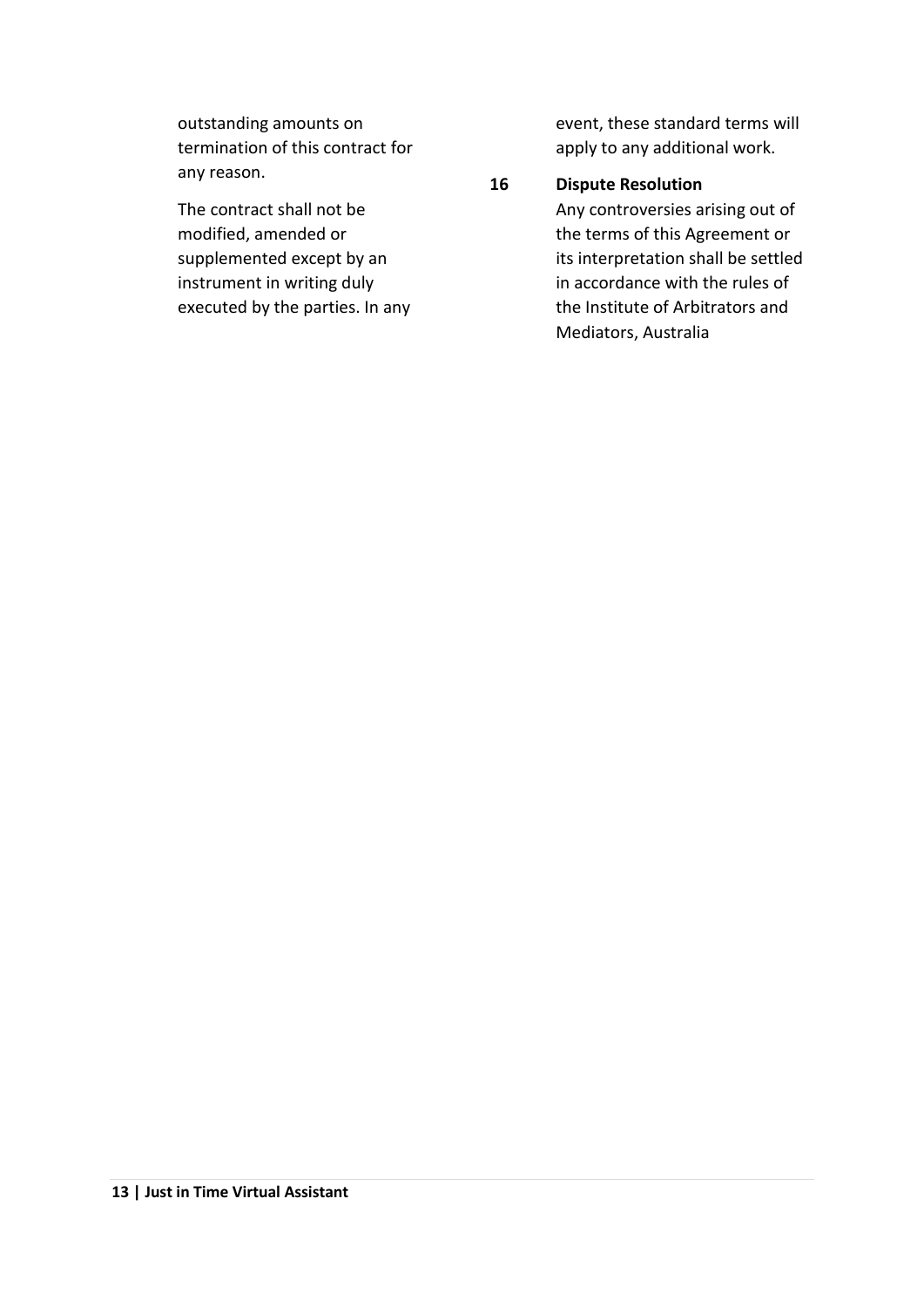## <span id="page-13-0"></span>Attachment 1: Technology

List the technology you use and include your backup system, file retention policy and antivirus.

#### **File Backup:**

DropboxOne OneDrive Google Drive

#### **Anti-Virus**

Avast! Protects all files, emails and attachments as well as spyware and malware. I use "safemode" when accessing banking or paypal sites.

I have a policy to never open emails or attachments from people I don't know and exercise caution at all other times. I will never open .exe or other scripting file extensions.

#### **Passwords**

I use LastPass to store all passwords securely and the password to open the program is written down (not saved on my computer)

#### **Project Management**

I use Trello for simple projects and to keep track of all my client notes and instructions. This can be shared with you if you so choose.

#### **Remote Access**

If there is a need I can access a computer remotely. I use Teamviewer for this and to be able to do this you need to install Teamview on each computer that needs to be shared.

#### **Shared Calendar**

I use Google Calendar to share calendars.

#### **Task/Time management**

I track all clients work using an Excel spreadsheet and a report can be provided with each invoice on request.